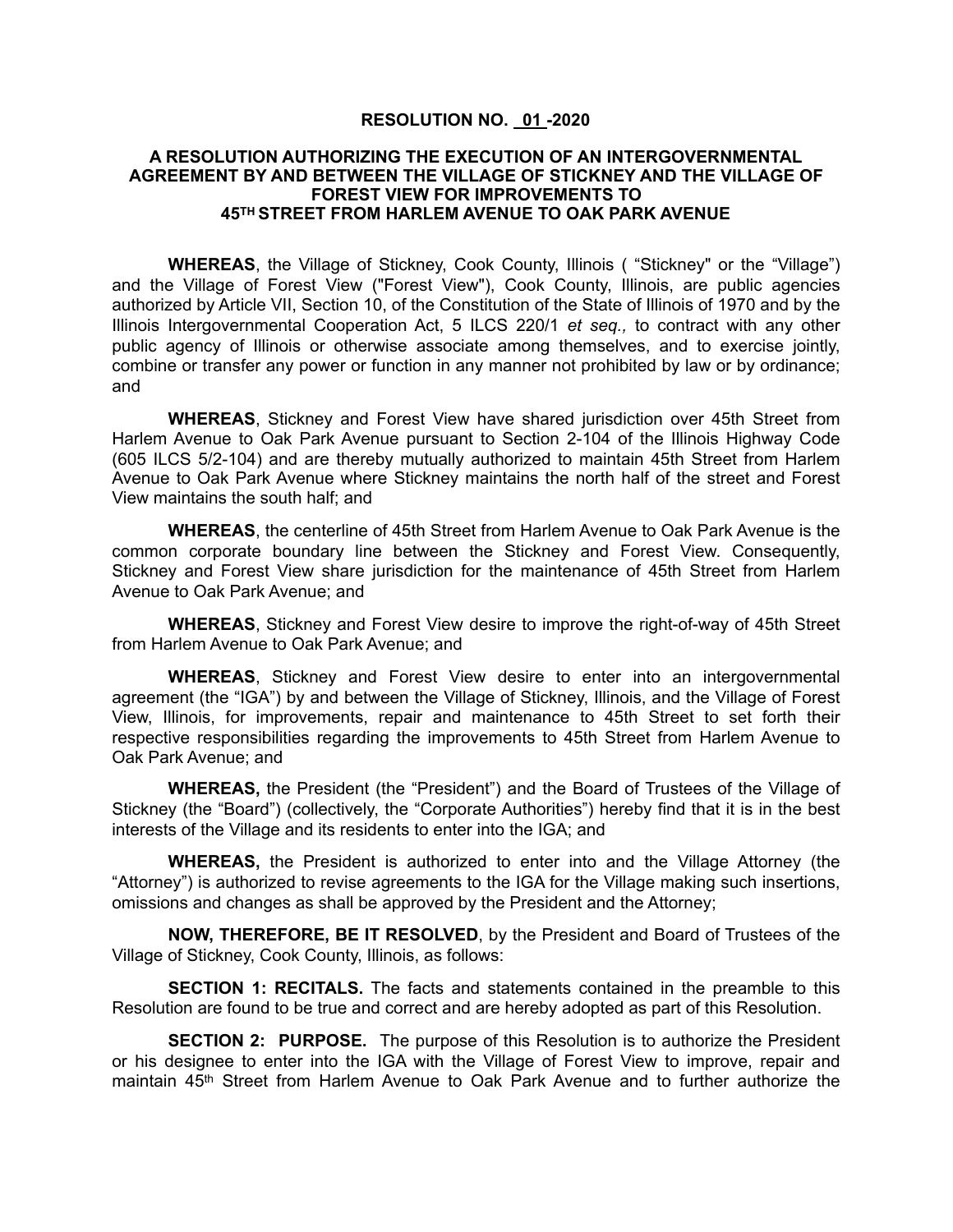President or his designee to take all steps necessary to carry out the terms and intent of this Resolution and to ratify any steps taken to effectuate those goals.

**SECTION 3: AUTHORIZATION**. The Board hereby authorizes and directs the President or his designee to authorize, enter into and approve the IGA in accordance with its terms, or any modifications thereof, and to ratify any and all previous action taken to effectuate the intent of this Resolution. The Board further authorizes and directs the President or his designee to execute the IGA with such insertions, omissions and changes as shall be approved by the President and the Attorney. The Village Clerk is hereby authorized and directed to attest to and countersign the IGA and any other documentation as may be necessary to carry out and effectuate the purpose of this Resolution. The Village Clerk is also authorized and directed to affix the Seal of the Village to such documentation as is deemed necessary. The officers, agents and/or employees of the Village shall take all action necessary or reasonably required by the Village to carry out, give effect to and consummate the purpose of this Resolution and shall take all action necessary in conformity therewith.

**SECTION 4: HEADINGS.** The headings of the articles, sections, paragraphs and subparagraphs of this Resolution are inserted solely for the convenience of reference and form no substantive part of this Resolution nor should they be used in any interpretation or construction of any substantive provision of this Resolution.

**SECTION 5: SEVERABILITY.** The provisions of this Resolution are hereby declared to be severable and should any provision of this Resolution be determined to be in conflict with any law, statute or regulation by a court of competent jurisdiction, said provision shall be excluded and deemed inoperative, unenforceable and as though not provided for herein and all other provisions shall remain unaffected, unimpaired, valid and in full force and effect.

**SECTION 6: SUPERSEDER.** All code provisions, ordinances, resolutions, rules and orders, or parts thereof, in conflict herewith are, to the extent of such conflict, hereby superseded.

**SECTION 7: PUBLICATION.** A full, true and complete copy of this Resolution shall be published in pamphlet form or in a newspaper published and of general circulation within the Village as provided by the Illinois Municipal Code, as amended.

**SECTION 8: EFFECTIVE DATE.** This Resolution shall be effective and in full force immediately upon passage and approval as provided by law.

[THE REMAINDER OF THIS PAGE INTENTIONALLY LEFT BLANK]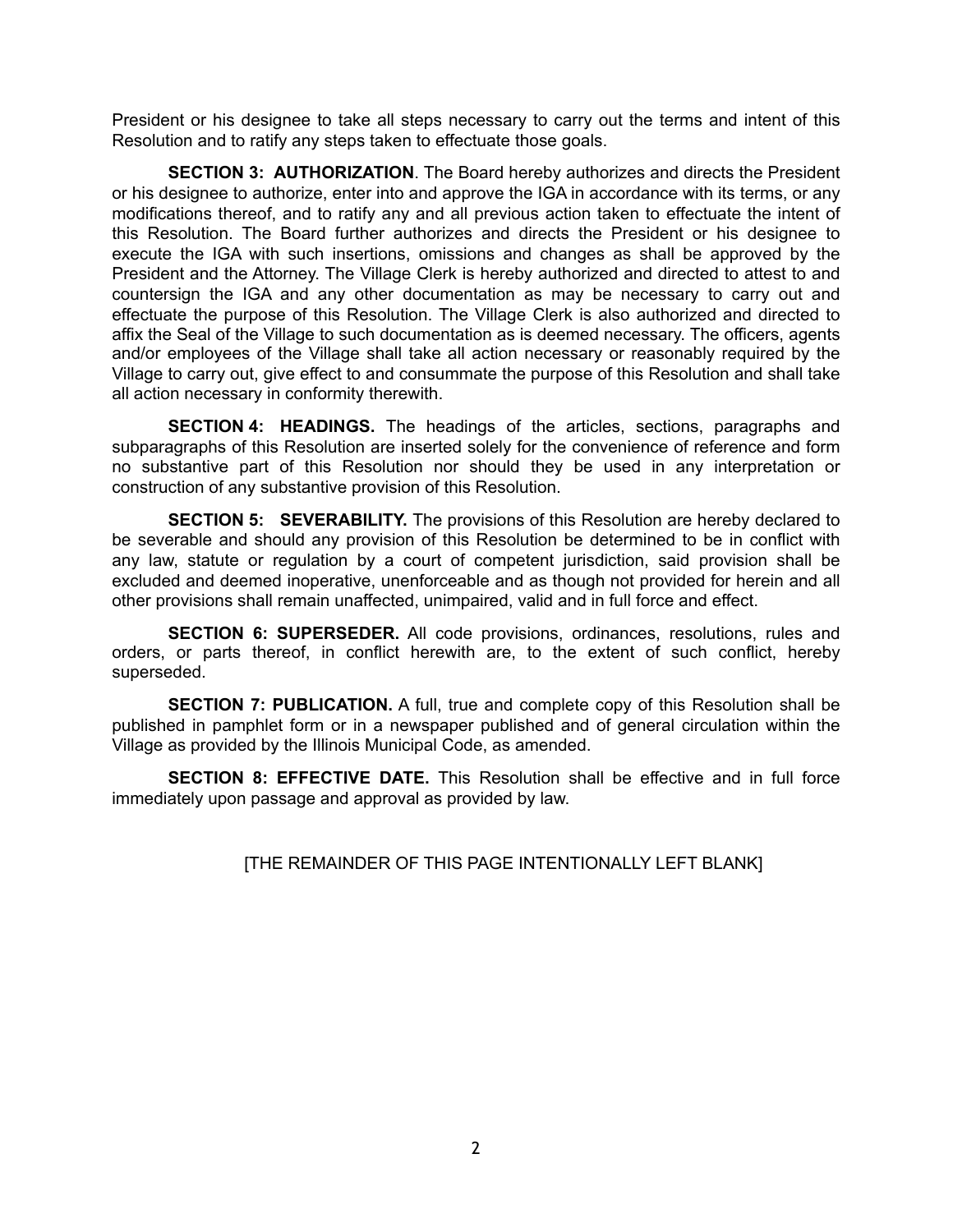**ADOPTED** this  $7th$  day of January 2020, pursuant to a roll call vote as follows:

Ayes: Trustees Hrejsa, Kapolnek, Milenkovic, Torres and White

Nays: None

Absent: Trustee Savopoulos

Abstention: None

APPROVED by me the  $7<sup>th</sup>$  day of January 2020.

 $\overline{\phantom{a}}$  ,  $\overline{\phantom{a}}$  ,  $\overline{\phantom{a}}$  ,  $\overline{\phantom{a}}$  ,  $\overline{\phantom{a}}$  ,  $\overline{\phantom{a}}$  ,  $\overline{\phantom{a}}$  ,  $\overline{\phantom{a}}$  ,  $\overline{\phantom{a}}$  ,  $\overline{\phantom{a}}$  ,  $\overline{\phantom{a}}$  ,  $\overline{\phantom{a}}$  ,  $\overline{\phantom{a}}$  ,  $\overline{\phantom{a}}$  ,  $\overline{\phantom{a}}$  ,  $\overline{\phantom{a}}$ Jeff Walik, President Village of Stickney, Cook County, Illinois

ATTESTED and filed in my office, this  $8t$ <sup>th</sup> day of January 2020.

 $\mathcal{L}_\text{max}$  , and the set of the set of the set of the set of the set of the set of the set of the set of the set of the set of the set of the set of the set of the set of the set of the set of the set of the set of the Audrey McAdams, Clerk Village of Stickney, Cook County, Illinois

**EXHIBIT "A"** 

**INTERGOVERNMENTAL AGREEMENT BY AND BETWEEN THE VILLAGE OF STICKNEY, ILLINOIS, AND THE VILLAGE OF FOREST VIEW, ILLINOIS,**